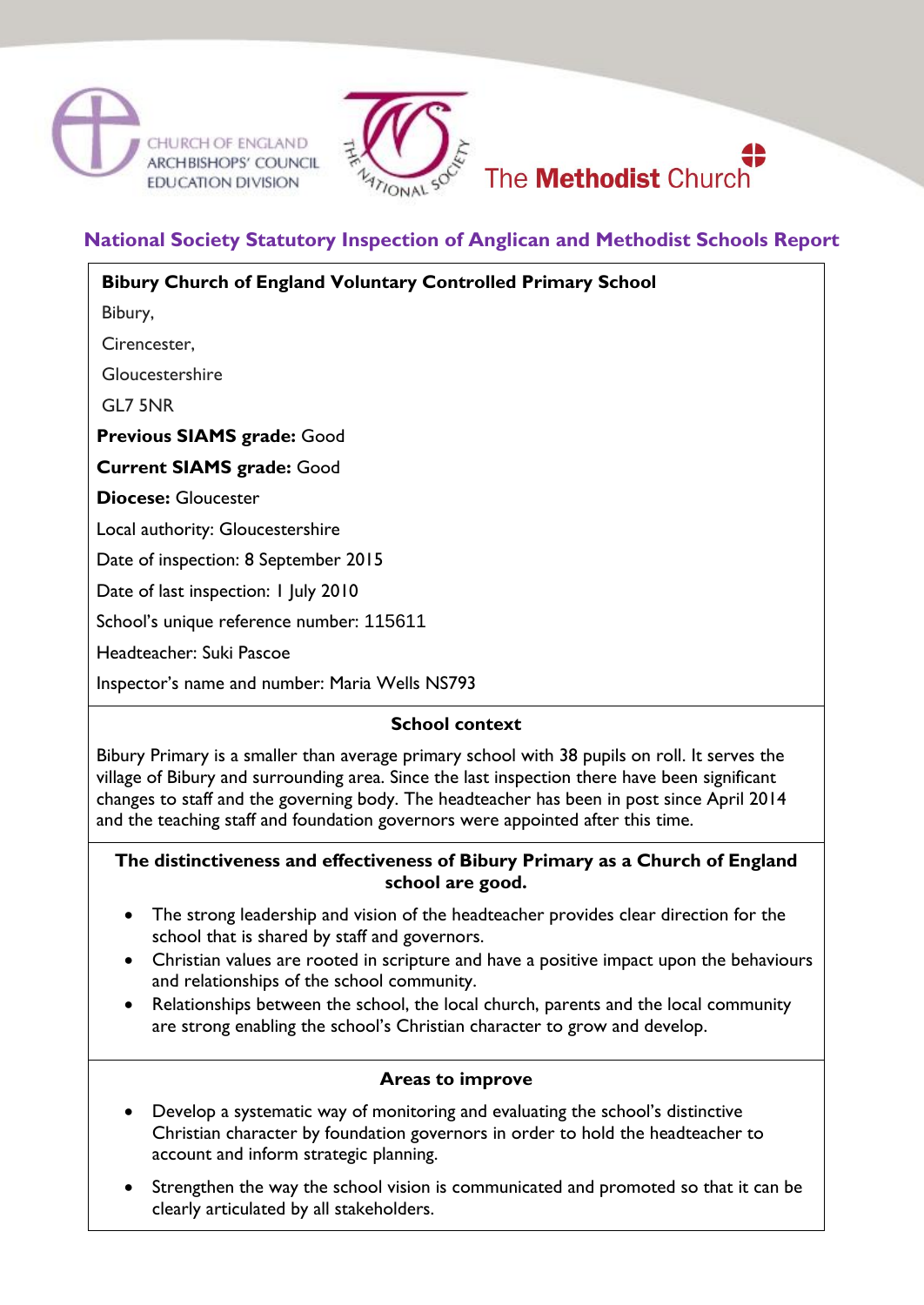#### **The school, through its distinctive Christian character, is good at meeting the needs of all learners.**

Bibury Primary school is a welcoming church school where the well being of pupils and staff is a priority. Pupils feel happy and safe and are proud of belonging to Bibury School, and staff in turn are proud of their pupils; this ethos and the relationships between staff and pupils are loving and caring and shaped by the Christian character of the school. The school was judged by Ofsted to require improvement in February 2015; the headteacher and governing body have done much to improve teaching and learning and as a result pupils are now making good progress. The school's behaviour policy links behaviour expectations to the Christian character and values of the school. As a result, pupils behave very well and there have been no exclusions. The school follows the Values for Life programme. Pupils understand the values as being distinctively Christian and are able to relate them to stories in the Bible. Pupils also understand how the school's Christian values support their learning; one pupil said 'one of our values is respect; that means we listen to our teacher and each other and that helps our learning.' The Christian character and values contribute to the spiritual, moral, social and cultural (SMSC) development of the pupils. Pupils are encouraged to think about times when they have demonstrated the value which in turn deepens their own understanding and appreciation of Christian values in action. For example, with the current value of 'Thankfulness' pupils are able to post thank you cards into a box and to add names of other pupils who have demonstrated thankfulness to a 'thankfulness tree.' Pupils' spiritual development is enhanced when they are challenged to think deeply and are posed questions such as 'Who is God?' Pupils are encouraged to be reflective and as a result are able to articulate how the Christian values impact on them as individuals. Following staff training the school has introduced a values led curriculum; consequently staff are developing ways of ensuring that Christian values permeate learning across the whole curriculum. The school looked at its vision with stakeholders in November 2014 and the vision is clearly evident on the website; despite this not all stakeholders are able to articulate the vision in a common way. The vicar who is also a foundation governor has been in place since January 2015 has worked with pupils in designing a slate cross for the school. Pupils have developed with his help the words 'May our lives shine with the light and love of Jesus.' Religious education (RE) makes a positive contribution to the pupils' SMSC development and knowledge and understanding of diverse faiths and cultures.

# **The impact of collective worship on the school community is good.**

Collective worship is an important part of daily life at Bibury. Pupils and staff are able to articulate the impact it has on their actions, behaviours and decisions. Each term one of the values from the Values for Life programme is explored through Bible stories; this helps pupils understand the values as being distinctively Christian. Worship takes place in the parish church and is always open to parents and members of the community. As a result pupils see the church as an extension of school and the church and school are mutually supportive to the benefit of both parties. During worship traditional Anglican greetings and dismissals are used by pupils; this is helping them to develop an understanding of church traditions. The school joins in with all major festivals at the church, which are planned together by the vicar and headteacher; this strengthens the relationship between church and school and pupils feel 'at home' in church. One pupil commented 'going to church for worship helps me to be calm and understand what God has done for me.' The Trinity is always referred to during worship thereby developing pupils' understanding; some older pupils are able to articulate the idea of God as Father, Son and Holy Spirit. One pupil said 'God is three parts and it's called the trinity' and another said 'basically Jesus is God in human form.' Members of staff always attend worship and take turns to lead worship. The worship council, made up of pupils elected by their peers, also plan and lead worship on a regular basis, as do the vicar, an Open the Book team and members of the local Baptist church. The worship council and foundation governors have begun to evaluate the impact of worship. This is at an early stage of development but is already helping pupils to think about what they have learned and how worship impacts on their